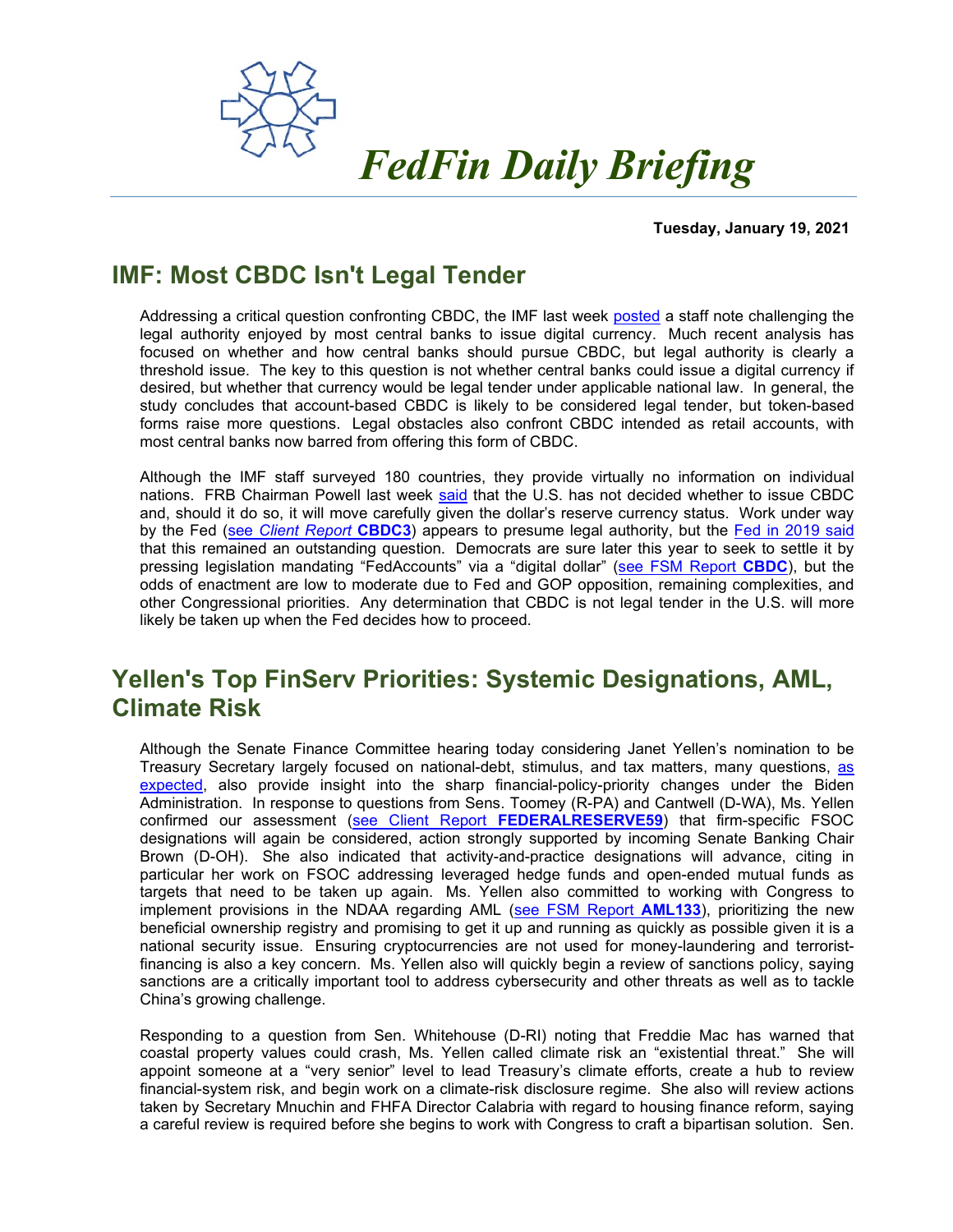Brown reiterated that he has laid out a different path to housing finance reform than the Treasury/FHFA [plan,](https://fedfin.com/wp-content/uploads/2021/01/GSE-011521.pdf) saying he looks forward to working with Ms. Yellen to enact it.

#### **FHFA Takes Lead in Sizing Financial Climate Risk**

Following the Fed's climate-change warning for [residential real estate,](https://fedfin.com/wp-content/uploads/2020/09/GSE-091020.pdf) FHFA today issued a request for [input](https://www.fhfa.gov/Media/PublicAffairs/Pages/FHFA-Issues-RFI-on-Climate-and-Natural-Disaster-Risk-Management-at-the-Regulated-Entities.aspx) seeking views on climate and disaster risk as they affect Fannie Mae, Freddie Mac, and the Federal Home Loan Banks. We will shortly provide clients with an in-depth analysis of the RFI, which begins the process of sizing climate risks in order to assess current supervisory policy. Similar efforts are likely from each of the banking agencies as the Biden Administration's climate-risk focus spurs action ahead of renewed Congressional demands for stress-testing and [new disclosures.](https://fedfin.com/wp-content/uploads/2020/10/FedFin-Issues-Brief-Going-Green-The-Future-of-U.S.-Climate-Risk-Financial-Policy.pdf) Comment on the FHFA's request will be due ninety days after *Register* publication.

## **Large BHCs Get Capital-Plan Relief, SLHCs Get New Rules**

The FRB today [finalized](https://www.federalreserve.gov/newsevents/pressreleases/files/bcreg20210119a1.pdf) proposed capital-planning standards [\(see FSM Report](https://fedfin.com/wp-content/uploads/2020/10/CAPITAL226.pdf) **CAPITAL226**) aligning these requirements with 2019's broader tailoring construct [\(see FSM Report](https://fedfin.com/wp-content/uploads/2019/10/sifi34.pdf) **SIFI34**) and the stress capital buffer [\(see FSM Report](https://fedfin.com/wp-content/uploads/2020/03/capital225.pdf) **CAPITAL225**). The new rule formalizes the end to stress-test qualitative objections, significantly eases capital planning for Category IV banks, revises certain capitalplan assumptions, and – its most significant change from the NPR – brings SLHCs into the new capitalplanning construct and the stress capital buffer. Although the overall rule does not change capital requirements, the Board calculates that SLHCs will come under higher requirements due to this revision. The rule is effective sixty days after *Register* publication and is not likely to be challenged by the new Congress.

In addition to the final rule, the accompanying [staff memo](https://www.federalreserve.gov/newsevents/pressreleases/files/bcreg20210119a2.pdf) indicates that the Fed has revised two supervisory letters governing capital-planning for Category I banks  $(SR 15-18)$  and the other for Categories II and III banks [\(SR 15-19\)](https://www.federalreserve.gov/supervisionreg/srletters/sr1519.htm). These guidance statements detail the Fed's supervisory expectations and have been updated to reflect the new rule.

## **FDIC Restarts Large-IDI Resolution Plans**

Following a contentious meeting approving 3-1 a new [FDIC supervisory-appeals](https://www.fdic.gov/news/board/2021/2021-01-19-notice-dis-a-fr.pdf) process, the FDIC board met in closed session and then issued a [statement](https://www.fdic.gov/resauthority/idi-statement-01-19-2021.pdf?source=govdelivery&utm_medium=email&utm_source=govdelivery) ending the moratorium on resolution-plan filings by IDIs with assets over \$100 billion. This restarts the FDIC's own, more stringent resolutionplanning standards [\(see FSM Report](https://fedfin.com/wp-content/uploads/2014/12/livingwill10.pdf) **LIVINGWILL10**) which are separate from those governing BHCs and IHCs in conjunction with the Fed. The planning process will not start for IDIs without a year's advance notice, but the agency is nonetheless telling these organizations to prepare for inquiry, one the agency thinks now warranted in part by growing pandemic stress. A newly-modified approach to planning to streamline filings and other requirements will also be issued in coming weeks. Further action on a 2019 ANPR governing IDI plans [\(see FSM Report](https://fedfin.com/wp-content/uploads/2019/05/livingwill20.pdf) **LIVINGWILL20**) does not appear to be contemplated going forward.

#### **Recent Files Available for Downloading**

The following reports and analyses have been sent to retainer clients recently. Copies are also available to retainer clients on the Archives section of Federal Financial Analytics' website: [www.fedfin.com](http://www.fedfin.com/) or clients may obtain the reports/analyses by e-mailing [info@fedfin.com](mailto:info@fedfin.com) giving the requested item name, firm, and email address. To learn more about *GSE Activity Reports*, click [here.](https://fedfin.com/gse-activity-report/)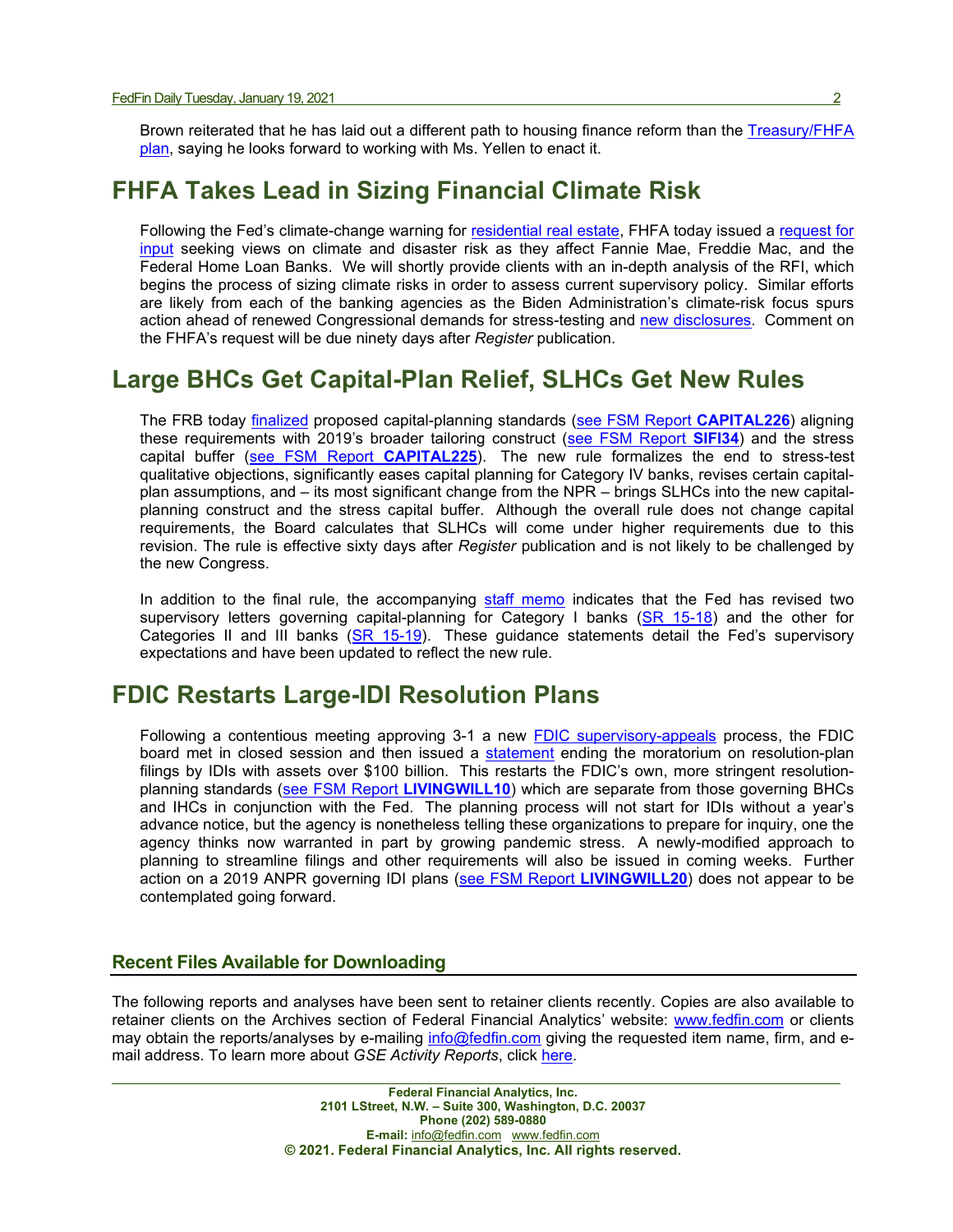- **[GSE-011521:](https://fedfin.com/wp-content/uploads/2021/01/GSE-011521.pdf)** Last night, Treasury and FHFA [announced](https://www.fhfa.gov/Media/PublicAffairs/Pages/FHFA-Announces-Final-Capital-Rule-for-the-Enterprises.aspx) an agreement on the GSEs' conservatorship unsatisfactory to all concerned and highly objectionable to many of those on the Hill with the power to change it.
- ▶ **[GSE-011321:](https://fedfin.com/wp-content/uploads/2021/01/GSE-011321.pdf)** Setting Senate Banking's [agenda yesterday,](https://www.americanbanker.com/news/new-senate-banking-chief-sets-dramatic-change-of-course) incoming Chairman Brown highlighted refi inequality as a top committee priority.
- **[CRYPTO17:](https://fedfin.com/wp-content/uploads/2021/01/CRYPTO17.pdf)** This interpretive letter (IL) follows an OCC advance notice of proposed rulemaking that suggested a notice-and-comment process before the agency made substantive changes to the digital-currency powers of federally-chartered banks.
- **EX[AML133:](https://fedfin.com/wp-content/uploads/2021/01/AML133.pdf)** In a cliff-hanger before the end of the 116<sup>th</sup> Congress, the National Defense Authorization Act was enacted into law with an array of provisions significantly revising U.S. antimoney laundering (AML) and countering the financing of terrorism (CFT) requirements.
- **ELECTION25**: It will take considerable time for Congress to absorb the meaning of yesterday's insurrection not only in institutional terms, but also and more immediately with regard to each Member's thinking about his or her own policy and political agenda.
- **EXARKET**: As we noted earlier (see *[Client Report](https://fedfin.com/wp-content/uploads/2020/12/REFORM200.pdf) REFORM200*), we do not expect U.S. regulators to extend SLR relief [\(see FSM Report](https://www.fedfin.com/dmdocuments/leverage23.pdf) **LEVERAGE23**) after its scheduled March expiration.
- **[GSE-010421](https://fedfin.com/wp-content/uploads/2021/01/GSE-010421.pdf)**: It's not exactly news to suggest that the Biden Administration will take a more demanding view of the GSEs' affordable-housing obligations than the Trump Administration.
- **[DEPOSITINSURANCE111](https://fedfin.com/wp-content/uploads/2020/12/DEPOSITINSURANCE111.pdf)**: Easing restrictions from a proposal already intended to facilitate additional funding from products then considered brokered deposits, the FDIC has finalized new rules creating a new brokered-deposit framework in which funding relationships long considered brokered deposits instead may be gathered without impediments even by under-capitalized insured depository institutions (IDIs).
- **[GSE-122820](https://fedfin.com/wp-content/uploads/2020/12/GSE-122820.pdf)**: As we [noted](https://fedfin.com/wp-content/uploads/2020/12/Daily122220.pdf) last week, FHFA is barreling through the systemic rulebook, finalizing [capital rules,](https://fedfin.com/wp-content/uploads/2020/11/GSE-111920.pdf) proposing [liquidity standards,](https://fedfin.com/wp-content/uploads/2020/12/GSE-122120.pdf) and, now, laying out [living-will requirements](https://www.fhfa.gov/SupervisionRegulation/Rules/RuleDocuments/Resolution%20Planning%20NPR%20TO%20FR_for%20website.pdf) to ensure orderly GSE resolution under even acute stress
- **[CRYPTO16:](https://fedfin.com/wp-content/uploads/2020/12/CRYPTO16.pdf)** Late Wednesday, the President's Working Group on Financial Markets (PWG) issued yet another unprecedented U.S. policy statement, following one on MMF reform just the day before with a statement from Treasury, the FRB, SEC, and CFTC on U.S. with a <u>[statement](https://home.treasury.gov/system/files/136/PWG-Stablecoin-Statement-12-23-2020-CLEAN.pdf)</u> from Treasury, the FRB, SEC, and CFTC on U.S. stablecoin policy.
- **[MMF16](https://fedfin.com/wp-content/uploads/2020/12/MMF16.pdf)**: Late yesterday, the President's Working Group on Financial Markets (PWG) issued an unusual [report](https://home.treasury.gov/system/files/136/PWG-MMF-report-final-Dec-2020.pdf) signaling agreement by Treasury and the FRB, SEC, and CFTC on the urgent need for changes in the MMF sector to prevent systemic "dash-for-cash" events such as the most recent March crisis.
- **► [GSE-122320:](https://fedfin.com/wp-content/uploads/2021/01/GSE-122320.pdf)** It's beginning to look a lot like a major policy theme: research continues to show that GSE mortgages cost Black and Hispanic borrowers considerably more than non-Hispanic whites, especially over the course of a loan, not just at origination.